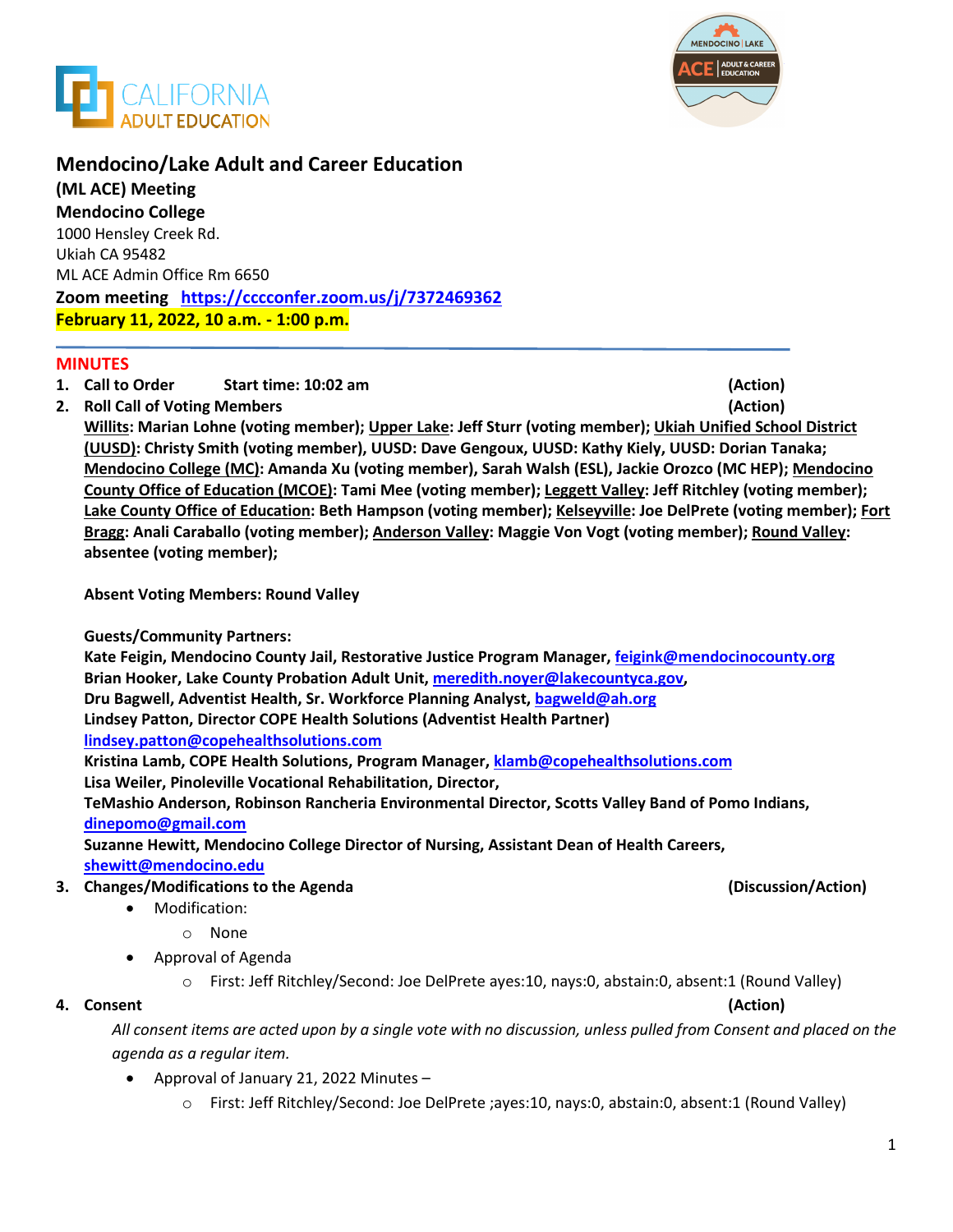DULT EDUCATION

# **5. Overview of next 6 months (Discussion)**

- Euline reviewed the deadlines and upcoming events for the next 6 months. (see appendix A)
	- $\circ$  March 31 end of 3<sup>rd</sup> quarter; student data is due in TE
	- o Next meetings March 11, April 22, May 13 & June 10
		- March training with CommunityPro Suite
		- April Nova Certification and assurances review

# **6. Guest Speaker: Anastasia Simpson-Logg (Discussion)**

- Anastasia shared an update on Dual enrollment and special admit form for adult education students
	- SB554 Senate Bill Helping Adult Ed dual enrollment
		- o [https://leginfo.legislature.ca.gov/faces/billTextClient.xhtml?bill\\_id=201920200SB554](https://leginfo.legislature.ca.gov/faces/billTextClient.xhtml?bill_id=201920200SB554)
		- Mendocino College implementation of adult education is similar to High School dual enrollment
			- $\circ$  Fill out a special admission adult education application
				- Students do not begin clock in CA Promise/First Year until they transition to  $1<sup>st</sup>$  time college student
				- Students may take up to 11 units (per semester) if concurrently enrolled in an adult ed program at adult schools
				- Meet with a counselor
				- **•** College fees are waived
				- **EXECUTE:** Required to meet residency for eligibility requirements
				- **•** Material fees are student responsibility
				- **517 max semester fee also student responsibility**
				- **Form is filled out every semester**
				- Link to special admissions form:
					- [https://documentcloud.adobe.com/link/review?uri=urn:aaid:scds:US:60f66ea5-](https://documentcloud.adobe.com/link/review?uri=urn:aaid:scds:US:60f66ea5-0da0-431e-8f52-4980a8524aea) [0da0-431e-8f52-4980a8524aea](https://documentcloud.adobe.com/link/review?uri=urn:aaid:scds:US:60f66ea5-0da0-431e-8f52-4980a8524aea) (see appendix B)

# **7. 3 Year Strategic Planning Session #3 (Discussion)**

- The Strategic Planning team reviewed previous sessions and facilitated discussions on SMART goal and objective writing as part of the collaborative strategic planning process.
	- o Euline reviewed the timeline for the Strategic Planning:
		- Late August Updated Guidance, template given to the consortia
		- September-October-CAEP webinars on Assessment, Processes of Planning
		- November-December—Strategic Planning Workgroup and pre-planning meetings; Consortium and Member Assessment of Needs
		- January–Continue Strategic Planning Workgroup
		- End of February—Strategic Planning workgroup; template in NOVA after Preliminary allocation
		- March-Completion of Sections in the Template
		- April—First draft submitted to the consortium
		- May—Final Draft submitted to the consortium
		- June 20, 2022—deadline Submit and Approve by consortium members
	- o Kathy Review what we have done so far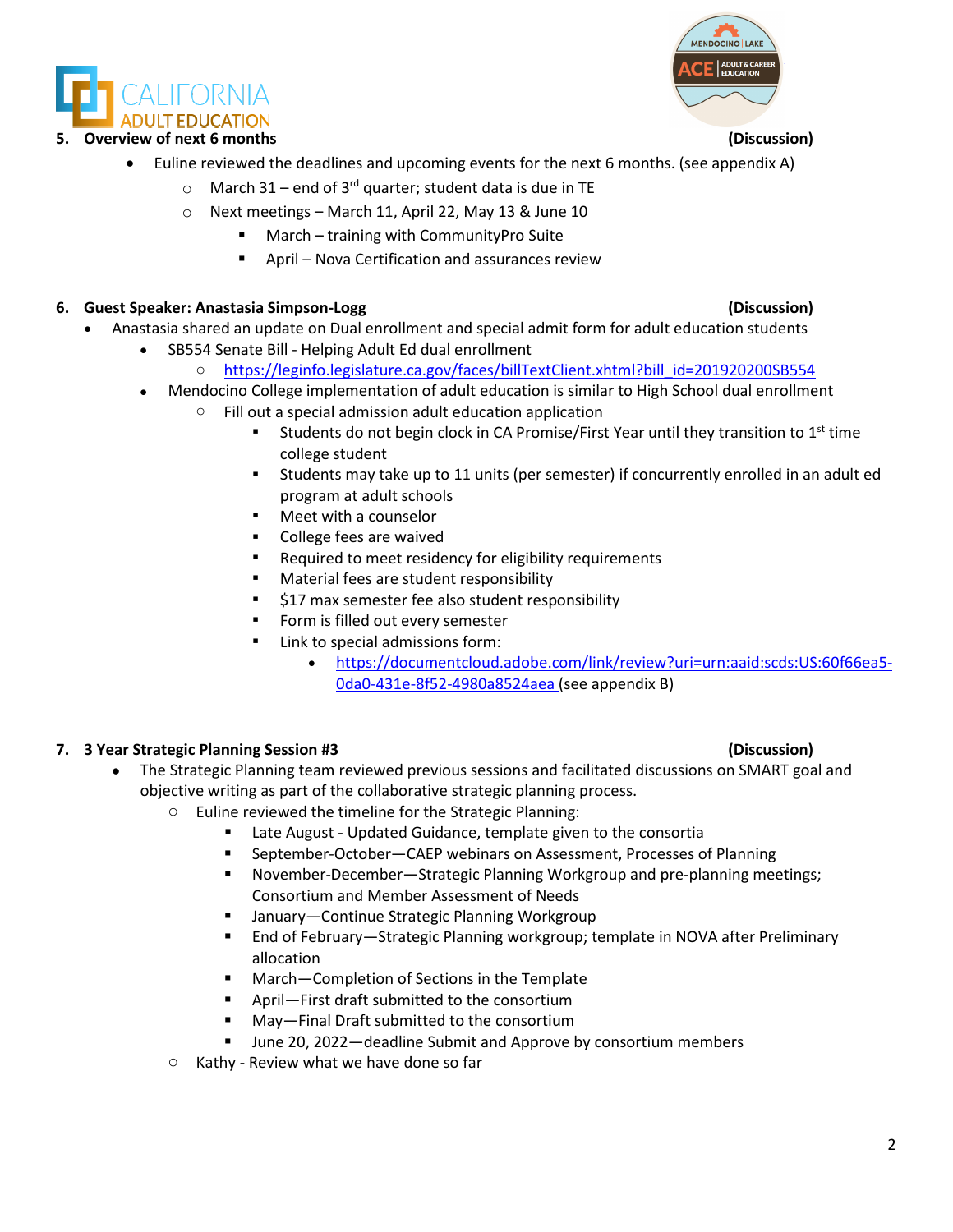



- Began in December with reviewing the objectives in our 2018-2021 Strategic Plan. We also looked at data specific to our Consortium as it related to enrollments, completions, barriers, and transitions.
	- LINK to documents used during this presentation:
		- o Jamboard: [https://jamboard.google.com/d/1LiS32tl2bIZALk8A7\\_3s7J8Y1L3NEV52](https://jamboard.google.com/d/1LiS32tl2bIZALk8A7_3s7J8Y1L3NEV52-nRE4UOb27M/edit?usp=sharing) [nRE4UOb27M/edit?usp=sharing](https://jamboard.google.com/d/1LiS32tl2bIZALk8A7_3s7J8Y1L3NEV52-nRE4UOb27M/edit?usp=sharing)
		- o Self-Assessment Tool: [https://documentcloud.adobe.com/link/review?uri=urn:aaid:scds:US:c466c8e7](https://documentcloud.adobe.com/link/review?uri=urn:aaid:scds:US:c466c8e7-c542-4985-b8d6-fbf4810cb74c) [c542-4985-b8d6-fbf4810cb74c](https://documentcloud.adobe.com/link/review?uri=urn:aaid:scds:US:c466c8e7-c542-4985-b8d6-fbf4810cb74c)
		- o 2021 CAEP Fact Sheet: <https://caladulted.org/2021factsheets>
- In January we reviewed our Consortium Program Quality Self-Assessment tool, the CAEP online Fact Sheets which included regional demographics and labor market indicator data.
- In both of our previous sessions, we gathered information from our members and guests to help inform the strategic planning workgroup as they move forward with developing the plan itself.
- o Christy What to expect from today's collaboration
	- Smart goal definition
		- Specific: Who, what, how, when, where, why
		- Measurable: How will we know when it is accomplished?
		- Attainable: Is it realistic? What would we need to make it realistic?
		- Relevant: How does it fit into our goals and objectives?
		- Time bound: When will we achieve this goal?
	- Smart goal example using objectives 5 from our 2018-2021 Strategic Plan
		- *Complete pathway maps in the priority industry areas.*
			- **Medical Pathway booklet completed in 19/20**
			- o Construction and business pathway maps booklets are in process
			- o SMART GOAL DRAFT: By 2025, create and publish pathway maps (in booklet form) in (the LMI data-identified areas in the priority industry areas of) construction and business as tools for student academic guidance and planning. Ukiah Adult School Continuous Improvement Plan 2021: By June 2022, our school persistence rate will improve by 5% overall with gains in the high school diploma and English as a Second Language programs.
	- Breakout Rooms
		- The goal is to gather ideas and input around the development of Strategic Plan objectives.
			- o Each group had specific objectives to consider:
				- Collaborate and provide input on revisions, deletions, additions for the Workgroup to use in developing the 2022-2025 Strategic Plan SMART goals as we looked at each objective
- o Share Out
	- Breakout room 1 Maggie
		- Objective 1 identify develop and expand offerings of non-credit Mendocino College curriculum in the priority pathways
		- Objective 3 implement strategies that improve the sustainability of our health care programs
			- o Important to prepare and support ESL students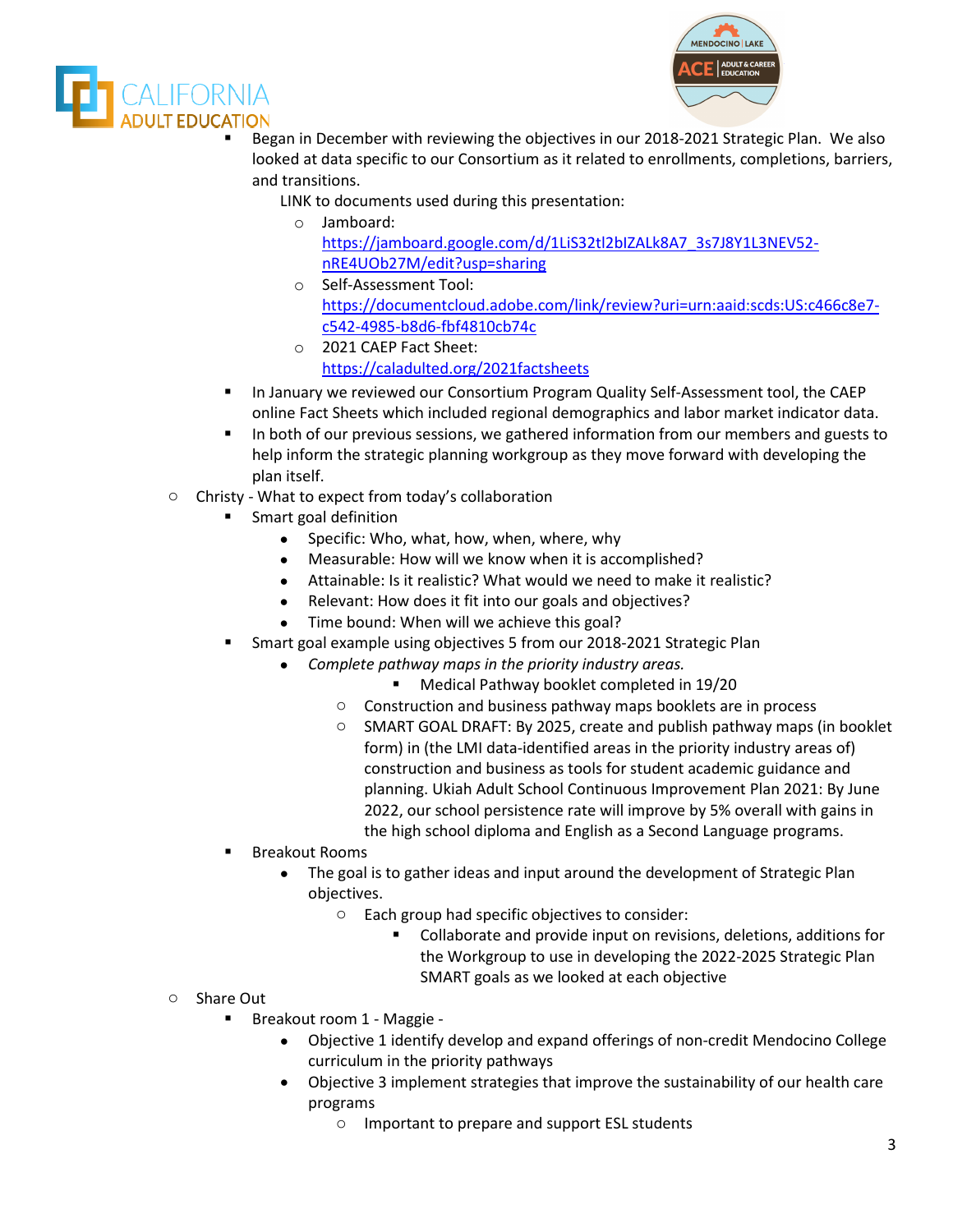



- Breakout room 2 Christy
	- Objective 2 Improve enrolment in existing programs based on community needs data
		- o This goal should be kept; maybe revised
	- Objective 7 Improve student retention rates from enrollment to completion of education goals
- Breakout room 3 Kathy
	- Objective 4 improve the ease with which our students connect to outside support agency services
- Breakout room 4 Euline
	- Objective 8 Equitably fill program gaps throughout the consortium

# **8. Member Update—concerns, issues, information sharing (if appropriate) (Discussion)**

- Anderson Valley -
- Fort Bragg Unified Anali For Fort Bragg Coastal Adult School has 10 new enrolled students (ESL and Citizenship) and from the Coast Center we have 8 students (HEP and ESL)
- Kelseyville Unified -
- Lake County of Education Beth: CTE Beth registration is open for Fall session QR Codes on flyers -recruiting through Facebook, going to multiple events
- Leggett Valley –
- Mendocino County of Education CTE Tami begin Fall registration in May for cohort Medical Assistant and Dental Assistant, expecting to have the full 20 student cohort: Second cohort for phlebotomy and Dental Assistant
- Mendocino College (Centers, HSE/HEP) Amanda: planning for fall/summer courses; Fiesta Day
- Round Valley -
- Ukiah Adult School Christi: Attended a CAEIA Conference; Data due date changing in TE for next school year… changing to July 15 starting this year for year-end; COLA 5.33%; committed to keeping Adult ED matched; positive revenue message; funding model is being looked at - Information session starts Wed; Dave Feb 28 starts next citizenship class.
- Upper Lake Unified -
- Willits Unified -

## **9. Public Comments/ Correspondence --via Zoom (Discussion)**

*MLACE (Mendocino Lake Adult & Career Education) welcomes public input. This agenda item is limited to matters that are under the jurisdiction of the ML ACE and are not listed elsewhere on this agenda. Comments are limited to three minutes per person, and 10 minutes per topic. Action on these matters is not allowed.*

- *Public comments received from:* 
	- o Adventist Health Kristina Lamb shared a power point with information on their COPE Health Scholar, Medical Assistant and Junior Health Scholar programs
		- Health Scholars must go through and Program Enrollment Process, Shadow program & health screening
			- Provide 3-, 9- & 15-month programs
			- scholarships available
		- Medical Assistant Program: students graduate and can take the licensure exam
		- Junior Health Scholar program is for High school students
		- Point of contact Kristina Lamb
			- Program Manager